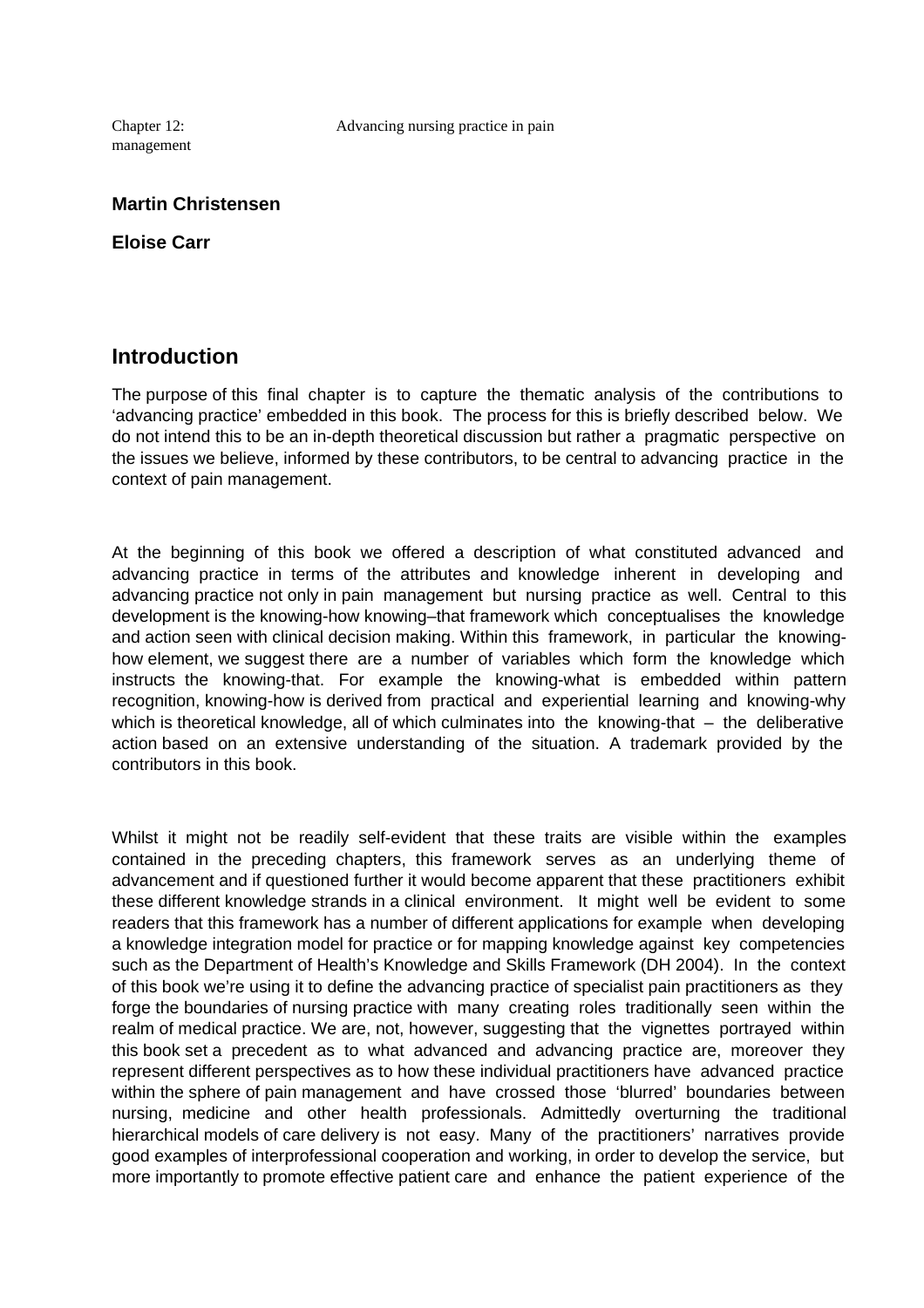health care service.

# **Emerging Themes**

As described at the outset of this book the aim of this chapter was to thematically capture keys aspects related to the nursing contribution to advancing practice in pain management. This was achieved by reviewing each chapter, and in particular the knowledge contribution, and coding key aspects. These were then collapsed to inform three main themes. First, it is the notable the presence of independence and entrepreneurship which is evident throughout many aspects of the narratives presented here (especially chapter 7). Second, is the emergence of clinical leadership, as evidenced by crossing boundaries and the development of services, and finally interprofessional working. Whilst it would be ideal to discuss professional independence and entrepreneurship in order to provide insight for others to follow and implement, we have chosen to focus on clinical leadership and interprofessional working which we believe significantly strengthen the premise of advancing and advanced nursing practice. These themes are not surprises as many documents discussing advanced practice and the required competencies indicate such qualities are essential to the notion of 'advanced' practice (Royal College of Nursing, 2003; Por 2008). It is reassuring that these strong themes emerge in these narratives to validate the practitioners endeavours, but we suggest they go further to elucidate practice which moves beyond describing the competencies for advanced practice, and reveal the complexity of working at this level and the uniqueness of each endeavour. They make transparent the journey experienced by these advanced practitioners in the context of pain management.

### **Clinical Leadership**

Today's nurse leaders inspire a shared image of clinical practice by instilling a strong sense of direction and vision (Cain, 2005; Siriwardena, 2006). There is an expectation of course that in order to advance practice the leadership qualities that epitomise practice should seen to:

"…adjust the boundaries for the development of future practice, pioneering and developing new roles responsive to changing needs…advancing clinical practice, research and education to enrich professional practice as a whole." (United Kingdom Central Council, 1994)

This couldn't be more evident in the Department of Health's (2000a) 'A Service for All Talents: Developing the NHS Workforce', where one of the recommendations had a major impact on the nursing career structure: that of establishing specialist and consultant nursing posts. Key to this was the importance placed on attaining higher academic awards, increased professional autonomy and clinical responsibility. However, the term leadership often meant adopting a shared vision and a strong belief value in what was being achieved normally from one person. Yet clinical leaders have additional characteristics that often set them apart from the traditional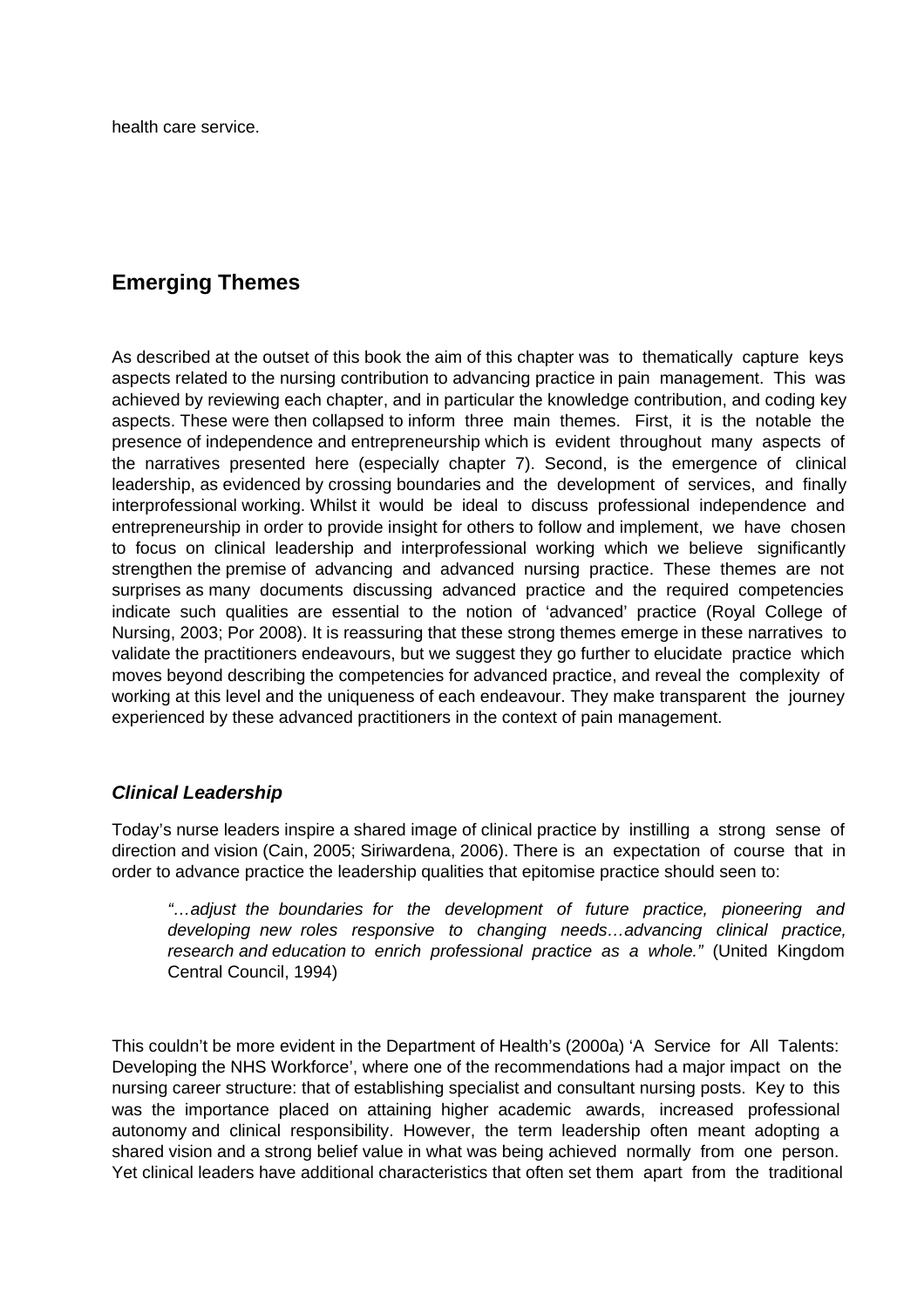leadership role (see Table 12.1) (Siriwardena, 2006), the core values seen with nurse consultants and clinical nurse specialists.

This list of what constitutes leadership qualities is not exhaustive, moreover, it would be easy to suggest that the work portrayed in this book demonstrates these core clinical leadership values and in some cases this is clearly noticeable. Take for example the setting up of a nurse-led femoral-nerve block service. As part of her role Mandy Layzell (chapter 2) suggested that:

"As team leader I am responsible for ensuring that the service is run safely. I will provide support and supervision for my colleagues in the team and discuss any issues that are raising concern. I regularly review that audit data we collect to ensure that the procedure is performed safely and that patients are benefiting, progress is disseminated to management and specialist committee members. In addition I am responsible for ensuring that the relevant documentation is up to date and evidence based."

Again this is identified in Gillian Chumbley's work (chapter 3) in developing a nurse-led ketamine service for individuals experiencing acute and chronic post-operative pain. Whilst primarily she discusses the setting up of the service to administer ketamine, there is an underlying theme of clinical leadership:

"To adopt a new method of working into routine practice, it takes an individual who is passionate about the benefits, who has collated the scientific evidence, has recognised a gap in the management of patients and who can identify how the change can be incorporated into current practice. This is made easier, if you are known and respected by the organisation. Although the sub-roles of educator, researcher and consultant are the basic requirements to move practice forward, it is essential to be recognised as an experienced expert in your field. An advanced practitioner has to have a working knowledge of the scientific evidence and be comfortable conversing with colleagues at this level. For advanced nursing practice to be taken seriously, we have to use the correct language. Higher educational degrees give nurses the confidence, knowledge and skills to recognise, disseminate and utilise robust research."

As exemplified here the transformational leadership qualities allow engagement in a process where one or more people connect with each other in a way that elevates leaders and followers to higher levels of motivation and in doing so accelerates progress. The importance of leadership is embedded in the NHS reforms and made explicit in the Department of Health publication (2008) 'A High Quality Workforce: NHS Next Stage Review' which not only emphsises the role of leadership in workforce development but emphsisies the shift in health care from secondary to primary care. Throughout this book it is evident that a number of new initiatives have been developed and created to drive a new culture of care which nursing leadership is at the forefront. Many contributors to the book would agree that clinical leadership is an important means of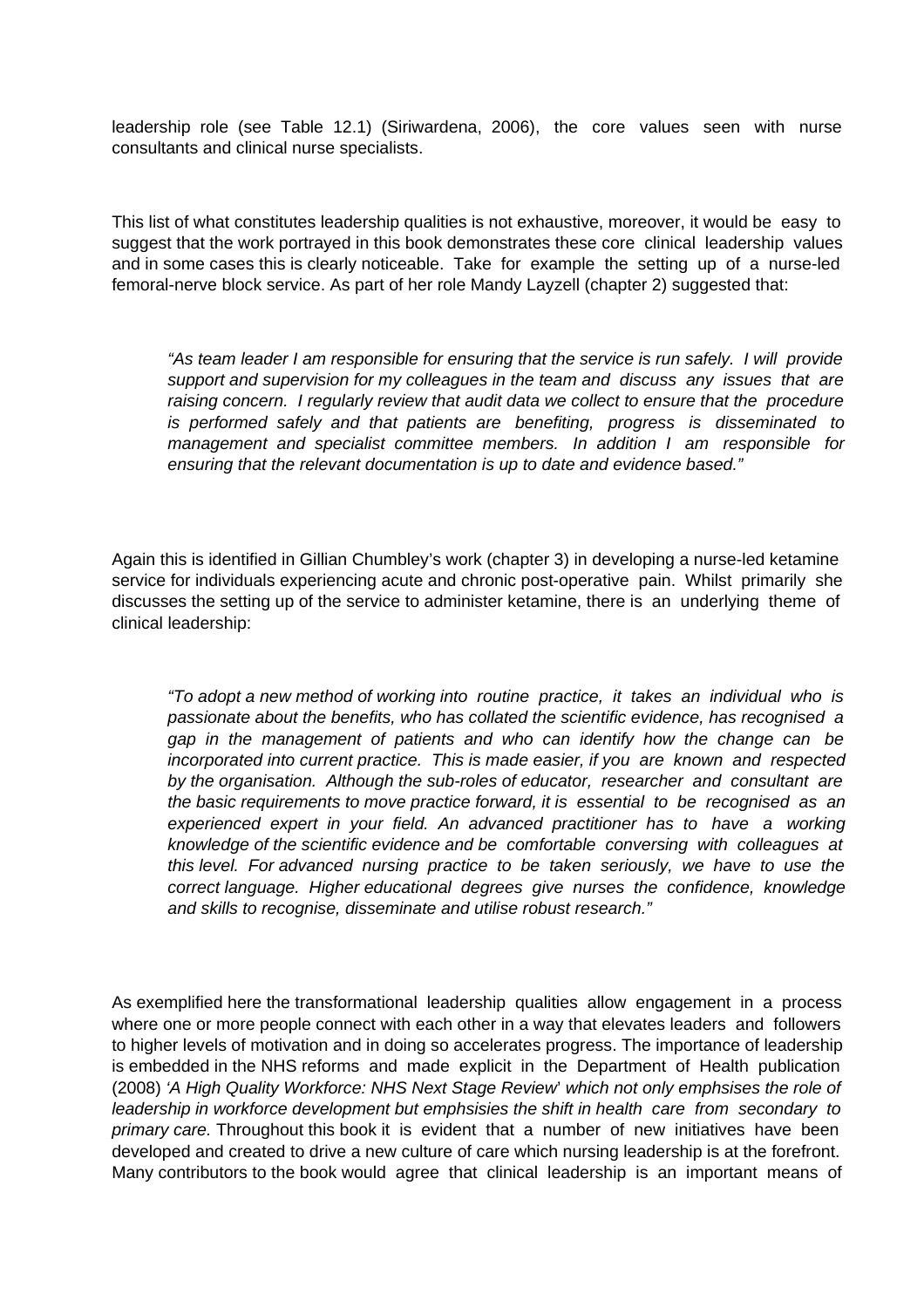strengthening nursing and establishing effective inter-professional team collaboration, all of which requires adaptability and receptivity to change – the central tenant to the NHS Plan (Department of Health, 2000b).

#### **Crossing boundaries and the Development of Services**

Continuing health reforms and health-care pressures have meant that traditional medical roles are now being undertaken by suitably trained, educated and competent nurses. Whilst this calls for a greater co-operation between the professions, it is the responsiveness to service user need that is the driving force behind a more streamlined approach to the way care is delivered. Where there are a number of examples within the book that discuss the entrepreneuralship associated with developing services, it is evident that key to these developments is the meeting of an unmet need; this is illustrated in the setting up of an acupuncture service (Ruth Heafield and colleagues, chapter 6):

"The development of any new service requires careful consideration of the political, clinical and governance issues therefore advanced skills are required to understand and manage the complexity of issues during negotiation and implementation of such services. The development of an acupuncture service in the current climate requires all these skills and more. The nurse must be aware of the current funding pathways and ensure that the service is sustainable and appropriately placed linking into existing services to serve the best interests of the clients. The educational aspects of staff training and development are crucial for the development and maintenance of the service. This is of particularly importance currently as mandatory registration for acupuncture is, as discussed earlier, a hot political debate. Careful consideration must also be taken to identify the potential risks of the service and systems put in place to minimise those risks and record and manage any untoward incidents".

Despite the excellence in meeting unmet needs such as those portrayed above there is clearly a degree of autonomy present, discussed in this context as the developing of practice but also one's own role, and with this comes development of clinical judgement. We make this connection explicit in chapter one where we suggested that a registered nurse who has acquired the expert knowledge base, complex decision making skills and clinical competencies for expanded practice is in a position to advance and develop practice. However, it is becoming more prevalent that higher educational awards are paramount in gaining acceptance in these advancing roles for example:

"For nurses to undertake these clinics some advanced education in pain management would be required and ideally they would need to be a prescriber in primary care to optimise cost benefit. There are now a significant number of specialist pain nurses who have undergone a degree in this subject and have been closely involved in the care of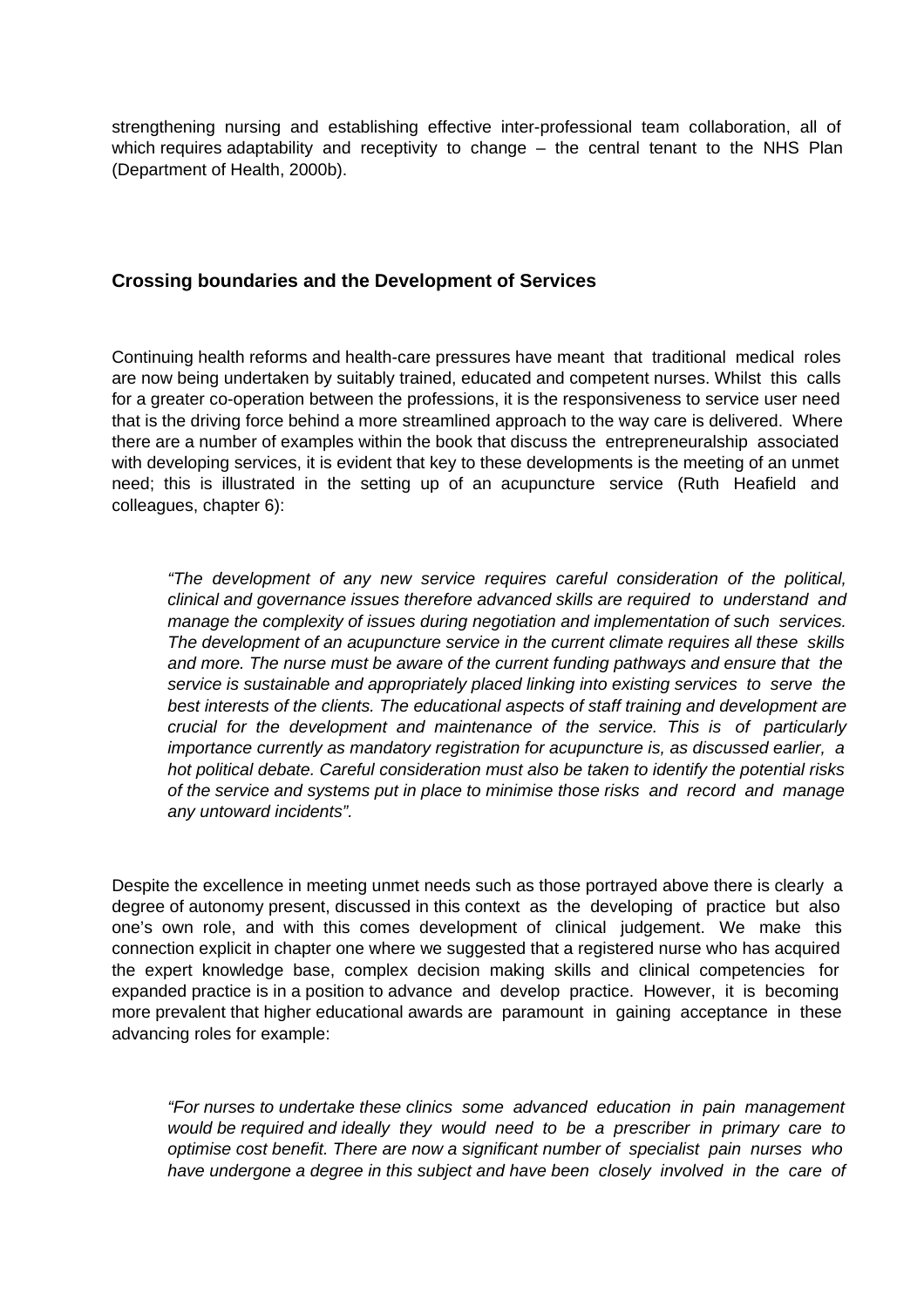Therefore it would seem that in order to advance practice in pain management, achieve a degree of autonomy and be seen to setting new standards of care delivery outside the typical norm, nurses are encouraged to undertake advanced educational courses. In reflecting on the development of a master's programme in pain management, Ann Taylor (chapter 11) recognised that her own higher level education set the precedent for others to follow. She suggests that:

"I feel that I crossed traditional boundaries and made connections. Importantly I saw the need for IPE and felt comfortable taking this forward. The MSc in Medical Education helped me to think more laterally about solving the problem of engaging and supporting adult learners who were also senior health professionals. It also gave the confidence to take forward the major changes we recently have obtained approval for. In defining an 'advanced nursing contribution' may be a higher level degree is important in this. In justifying an advanced nursing contribution, it has made me reflect on whether the outcome, i.e. a successful interprofessional MSc in Pain Management, is partly due to me being a nurse or partly due to being who I am? Did it take a nurse to do what I have done? Could it equally have been a doctor, physiotherapies, psychologist etc? As a nurse working within ICU, I was used to working within an interprofessional team that in the main was built on trust and respect and therefore, it may have been this nursing experience that contributed to my desire to make the planned course an interprofessional one".

Ann raises an important issue in that the crossing of boundaries also sets the other exemplars within the book into the context of advancing practice in pain management. This couldn't be more prominent where individual practitioners in the course of their work are undertaking patient case loads to offset, in some cases, medical case work and prescribing responsibilities. Therefore this leads nicely onto interprofessional team working.

### **Interprofessional Working**

The focus of the book on nursing does not negate the importance of working effectively within an Interprofessional team. Indeed it is often the ability to do this which enables the development of the service to flourish. This emergent theme was present in each chapter and we use the term to capture a range of activities including; working effectively within an interprofessional team, working across professional groups and participating in interprofessional education.

Each chapter makes references to the importance of working alongside other health professionals; doctors, physiotherapists, managers, pharmacist etc.

"Support from the multidisciplinary pain team (nurses, anaesthetists, pharmacists, physiotherapists and psychologists) was fundamental to the evolution and success of the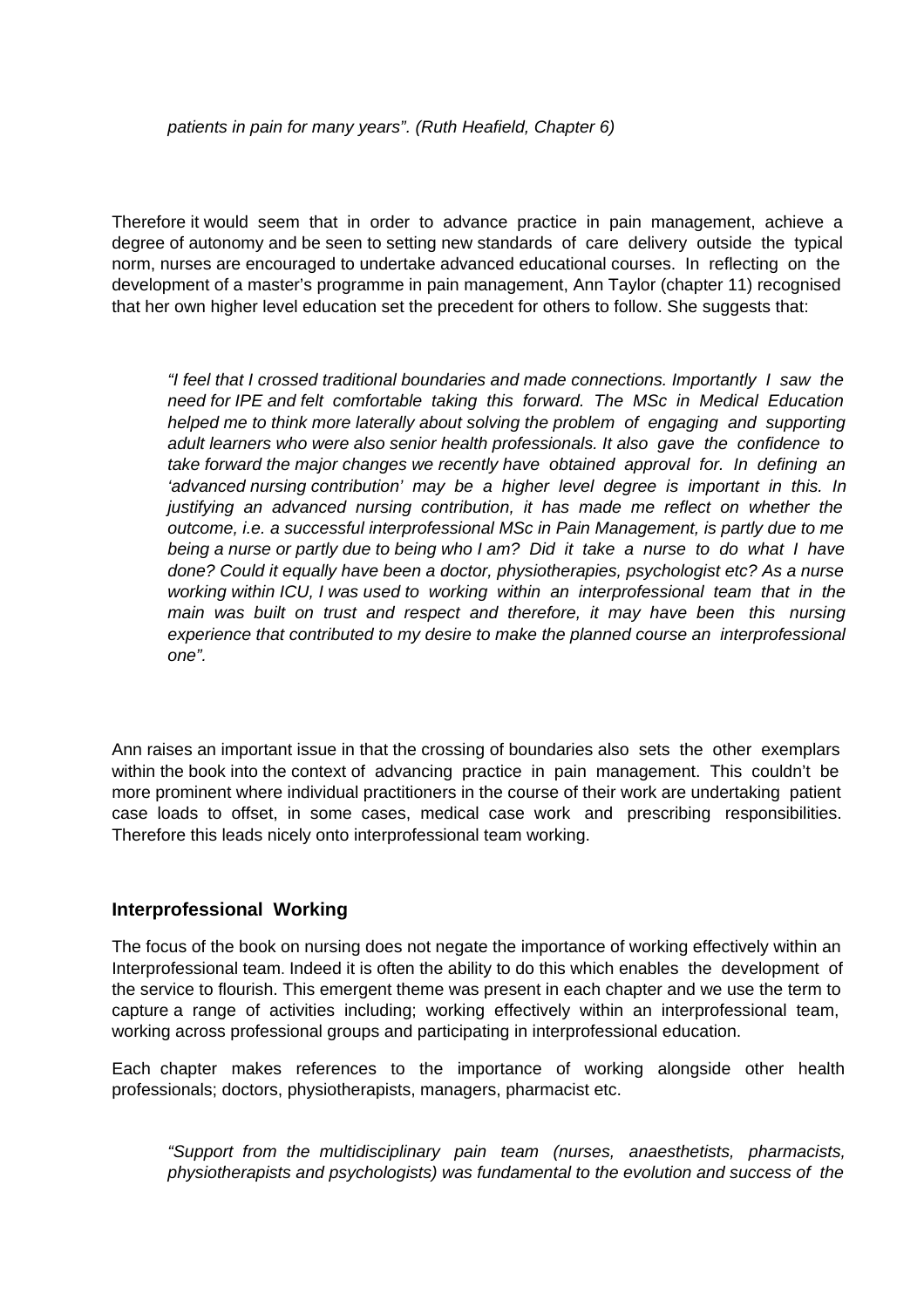The importance higher educational qualifications and the ability to work with other professional groups is nicely clarified by Gilliam Chumley (chapter 3) who felt the best developments occurred when a multidisciplinary approach was adopted:

In the last decade there has been a melding of nursing and medical roles within pain services. What was seen as the domain of the anaesthetist or physician has been cultivated and developed by nurses who are highly trained, often to Master's or PhD level. Nurses have the advantage of working within the pain service full time and can devote more hours to its expansion. The role of the consultant nurse has allowed services to advance a stage further by treating their own clinical caseload and having designated time for education and research. That is not to say that nurses should work in isolation; the best developments occur when there is a multidisciplinary approach.

The ability to work effectively in an interprofessional team is fundamental but not without difficulties with different professional cultures inherent within the organisation (Hall 2005). Trudy Towell (chapter 10) reflects on the study by Stenner and Courtenay (2008) who found that a lack of understanding of nurse prescribing among healthcare professionals could be a barrier.

"this reflected my experiences where there was a lack of medical staff understanding of nurse prescribing and the knowledge base required. This can create a barrier as staff are not working seamlessly across boundaries as they do not understand each others roles and responsibilities."

The confidence to reach out to other professional groups and include them in the process of change was highlighted by Paul Bibby (chapter 8) as he developed a new community service:

"Following an interim appraisal I approached GP practices and consulted directly about the service. It was clear from this that, as the evidence suggests GPs felt more involved and able to stake their claim in this project".

Similarly Ruth Day and Dee Burrows (chapter 7) capture the importance of the ANP being able to work with patients, professionals and carers to form alliances which traditionally would have been undertaken by doctors:

"Karin demonstrates not just clinical expertise (which is expected from a clinical nurse specialist) but also an ability to bring people together (patient, healthcare professionals and carers) to form an alliance which supports the patient. This is a development clearly called for in the ANP competencies. It is one which some years ago might have been undertaken by doctors but the development of different roles in nursing has given us the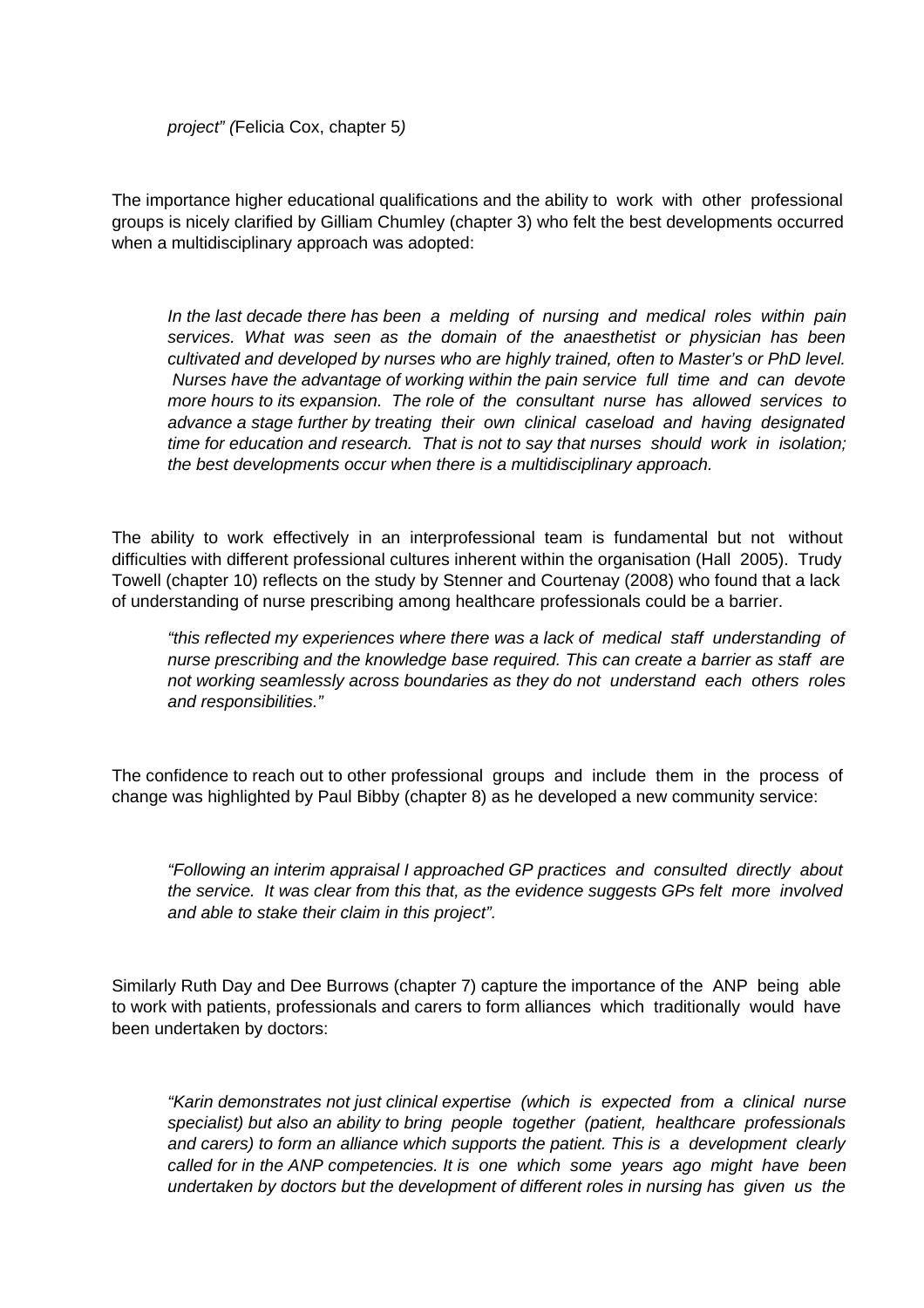opportunity to develop these alliances in a much more transparent fashion, using the latent leadership skills of senior clinical nurses".

A further important component of activity of those engaged in advancing practice was their involvement in interprofessional education. They often possessed a high level of knowledge and understanding of their subject and were keen to contribute to changing knowledge and attitudes. Eileen Mann (Chapter 4) identifies the importance of making this contribution:

They may also be called upon to become more closely involved in the pain education of other health care professionals (Ann Neuropathic)

Interprofessional learning has been described as the process being where two or more professions purposely interact in order to learn with, from and about each and this interaction can ultimately lead to improved effectiveness and the quality of care (CAIPE 2002). This is, however, often difficult to attain in some circumstances because of professional differences. Referred to as tribalism (Beattie, 1995), traditional educational and professional needs evolved separately with deep rooted boundaries between them (Baxter & Brumfitt, 2008), the result being a different practical and philosophical approach to patient care. Whilst training and learning often meant intra-professional independence and autonomy; current policy changes in health care provision has meant that there is a blurring of roles and a role redesign to offer greater flexibility to meet patient demand (Skills for Health, 2006; Baxter & Brumfitt, 2008). A number of studies have evaluated the effectiveness of inter-professional education, some reaching the conclusion that in certain cases it proves to be beneficial. In a pilot study to assess the effectiveness of interprofessional pain workshops, Carr et al (2003) found that interprofessional practitioner learning was positively evaluated and that knowledge transfer between the professional groups meant an increase in pain assessment and a reduction in pain referrals to the acute pain team. What this signifies that not only does interprofessional education and learning work but it also means a positive outcome for patients experiencing acute and chronic pain. This is clearly evident in Ann Taylors work (chapter 10) where she developed a Masters programme in Pain Management. Comments from the nursing team demonstrated an overwhelming confidence in being able to deliver effective pain management and IPE was crucial to this development. Ann comments:

"…the nurses were able to construct knowledge based on what they had gained from the course and their own intuitions in order to make sense of themselves and their practice. All the nurses spoke of being more mature and having improved self-esteem and all described instances where they no longer had to rely on external validation for their selfidentity. The nurses spoke of the knowledge they had constructed in providing them with an improved ability to care and described the continued use of frameworks to underpin practice. These frameworks were constructed by the nurses and were based upon their experiences and knowledge of interprofessional pain management and they felt more satisfied in their clinical roles. The nurses now perceived themselves as being part of a team rather than outside it, they felt valued, respected and capable. The nurses spoke of making connections that helped tie together pockets of knowledge and spoke of understanding that all knowledge was relative. The nurses wanted nursing to be seen as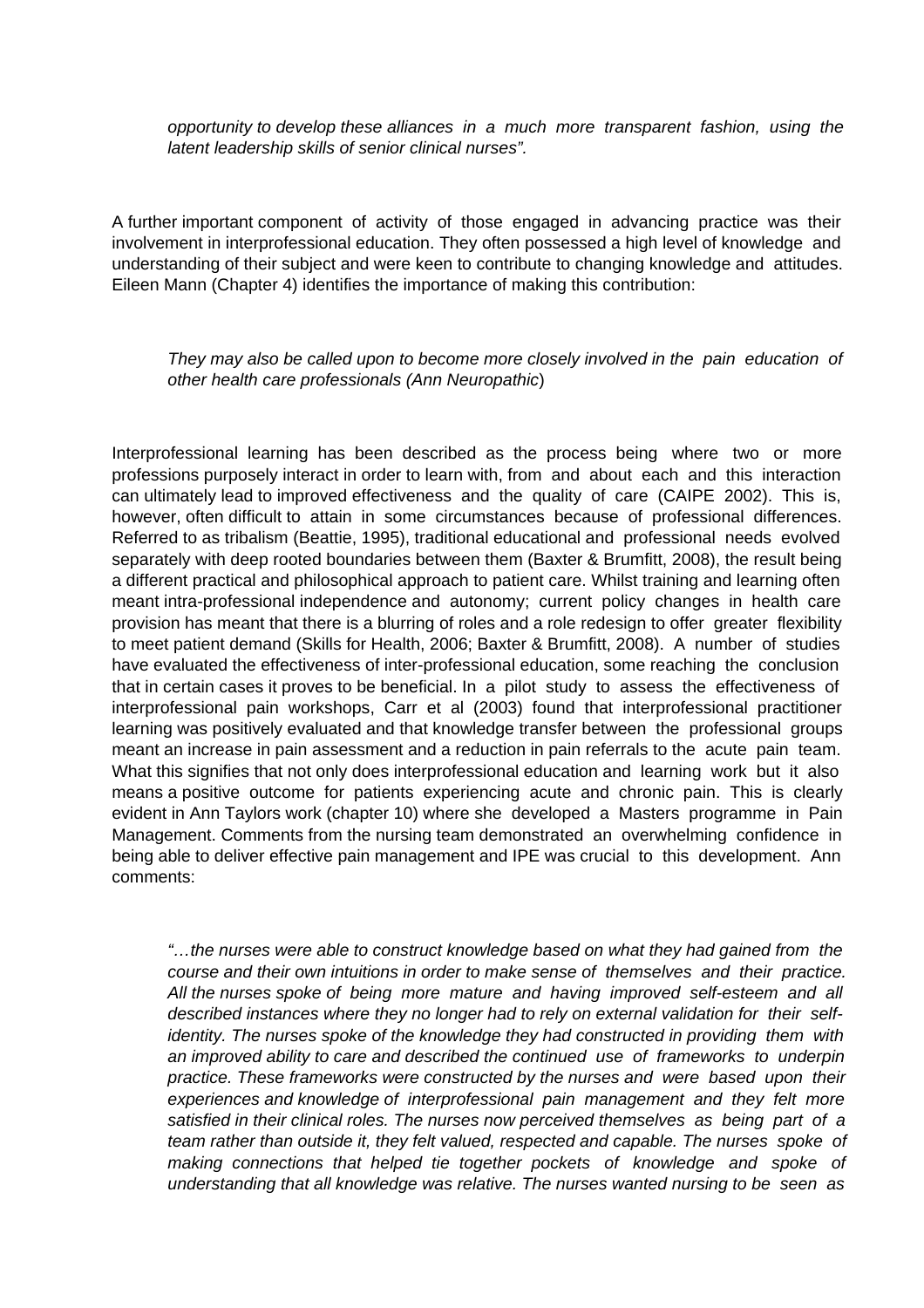important in the care of patients in pain and spoke of making a difference; they now wanted to be respected for being nurses. Armed with the academic knowledge, confidence and self worth, they provided examples of how they impacted on the care of patients in pain." (Ann Taylor)

There is an underlying theme within Ann's work that incorporates not only the educational perspective but the interprofessional collaboration that ensures patient needs are effectively catered for. It is through this socialization of professional, cultural and attitudinal beliefs where the improvement in services stems from. Additionally Carr et al (2003) suggested that key to delivering interprofessional pain education should ideally be the targeting of patients and their families to ensure acceptance of inadequate pain relief becomes a thing of the past.

# **Advancing practice in pain management**

What we have attempted to portray in this book is that advancing practice encompasses many guises, from the development of nurse-led clinics to entrepreneurial incentives that not only enhance patient care and outcome but development of the profession. The major themes to emerge have centred on clinical leadership, crossing the nursing-medical boundary and interprofessional team working. Providing an alternative approach to knowing-how and knowingthat allowed us to identify the knowledge required for advancing practice. We make the distinction that advancing practice involves a number of different facets and knowing-that is based on a choice of action which is informed from knowing-how, knowing-why and knowingwhat (Chapter 1); a different perspective than those of Ryle (2000) and Rolfe (1998). What is crucial is the integration of the knowing-how knowledge into and supporting the knowing-that; the latter cannot function without a full appreciation and understanding of the former. It can be noticeable in some individual practitioners whereby they have neither developed or can make those theoretical and practical links, for example a diabetic nurse may know everything to do with diabetes but fail notice when her patient becomes hypoglycaemic (the knowing-why), or a critical care nurse's ability to change a tracheostomy dressing (the knowing-how) and finally a surgical nurse observing cardiac arrhythmias but not able to identify the causative factors (the knowingwhat). Therefore, in order for knowing-that to become meaningful it is an amalgamation of these three facets and having done so can be judged to be advancing practice.

It has become evident that a dichotomy exists, not only between what advancing and advanced practice are, but also within the concept of advanced practice itself. This can be explained by the very nature of what constitutes advancing and advanced practice. The rhetoric within the literature identifies who advanced practitioners are, either by role definition or by the attributes of the individual. Not readily explained is what actually constitutes advanced practice, nor is a practical definition offered of either advancing or advanced practice. This has invariably led to the confusion as to what advancing and advanced practices are. As a result, we have developed a working definition of advancing practice to challenge the current discourse and define it as:

The ongoing procedural development of problem-solving, analytical and synthesis skills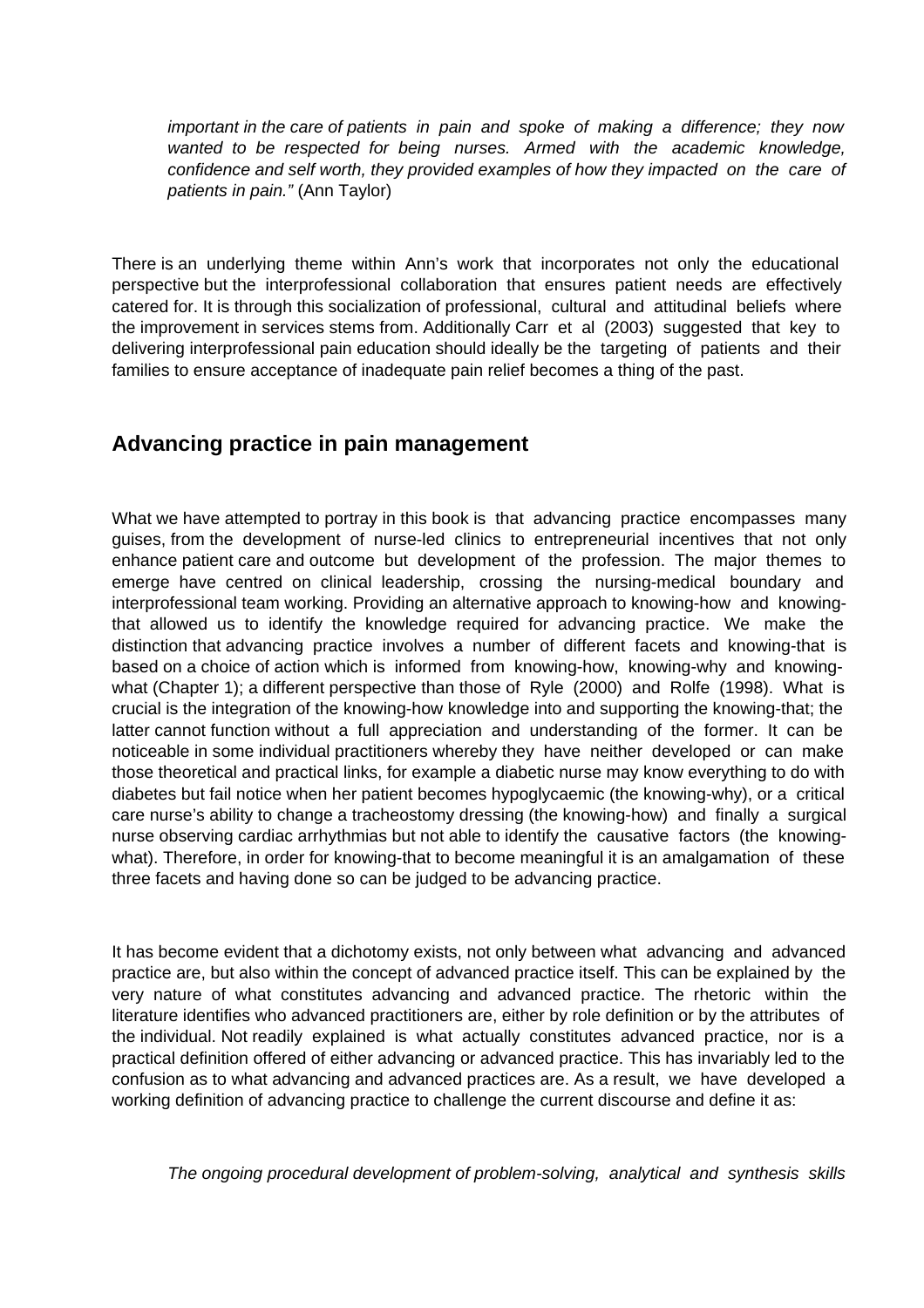which allow practitioners to integrate practical knowing-how, theoretical knowing-why and experiential knowing-what into a pragmatic knowing-that knowledge to improve patient care/user need.

Important features within this definition are the three themes which are central to advancing practice: the practical/experiential and theoretical knowledge and the integration of this knowledge into a purposeful, autonomous knowing-that knowledge. There are some difficulties in defining practical/experiential knowledge because this is seen within the domain of practice and is often perceived as the hands-on, observational and social interaction knowledge that develops over time (Benner, 1984; Rolfe et al., 2001; Estabrooks et al., 2005). This type of knowledge could be likened to what Carper (1978) refers to as aesthetic knowing or similar to Benner's (1984) intuitive knowing, knowledge which is gained through the "gut feeling" type of experience and in which knowledge is a gathering process of scattered details and particulars of practice combined into an experienced whole, or equated with gaining knowledge through the use of experiential, practical patient cases (Benner, 1984). This experience provides a rich case study base of knowledge to be drawn upon. There are some notable similarities between these different perceptions of practical knowledge in that this could easily be compared with the work of the expert practitioner attributes which were mentioned previously. However, Fulbrook (2003) put forward the notion that knowledge to inform practice is contained within a variety of different sources, methods and methodologies. He referred to this as pragmatic epistemology which:

…is about practical knowledge which incorporates all forms of knowing – it is the utilisation of knowledge within a practice setting: the value of knowledge for practice and the value of knowledge generated from practice. (Fulbrook, 2003, p.301)

Therefore what Fulbrook (2003) is that clinical experience/expertise together with a diverse approach to 'evidence-based practice' culminates in effective patient care and improved practice. Whilst agreeing with Fulbrook (2003) in principle, the application of pragmatic knowledge in this context goes beyond his definition because what is important in terms of advancing practice is the *integration* of the different types of knowing and the understanding associated with this  $-$  the link between thinking and doing. Developing a mixture of knowing-how (practical knowing), knowing-why (theoretical knowing) and knowing-what (pattern recognition) leads to knowing-that – the choice of action determined by the practitioner's understanding of the situation.

# **Conclusion**

Therefore what is ever present throughout the book is that advancing practice in pain management is encapsulated in our concept of advancing practice as being a developmental process. It is easy to see that the knowing-how knowing-that framework can be used to define almost any aspect of nursing practice. Indeed if one were to consider this framework outside of nursing per say then its versatility is transferrable to any profession. But it is within nursing that that this framework has its founding. Unlike medicine, the pragmatic approach that many of the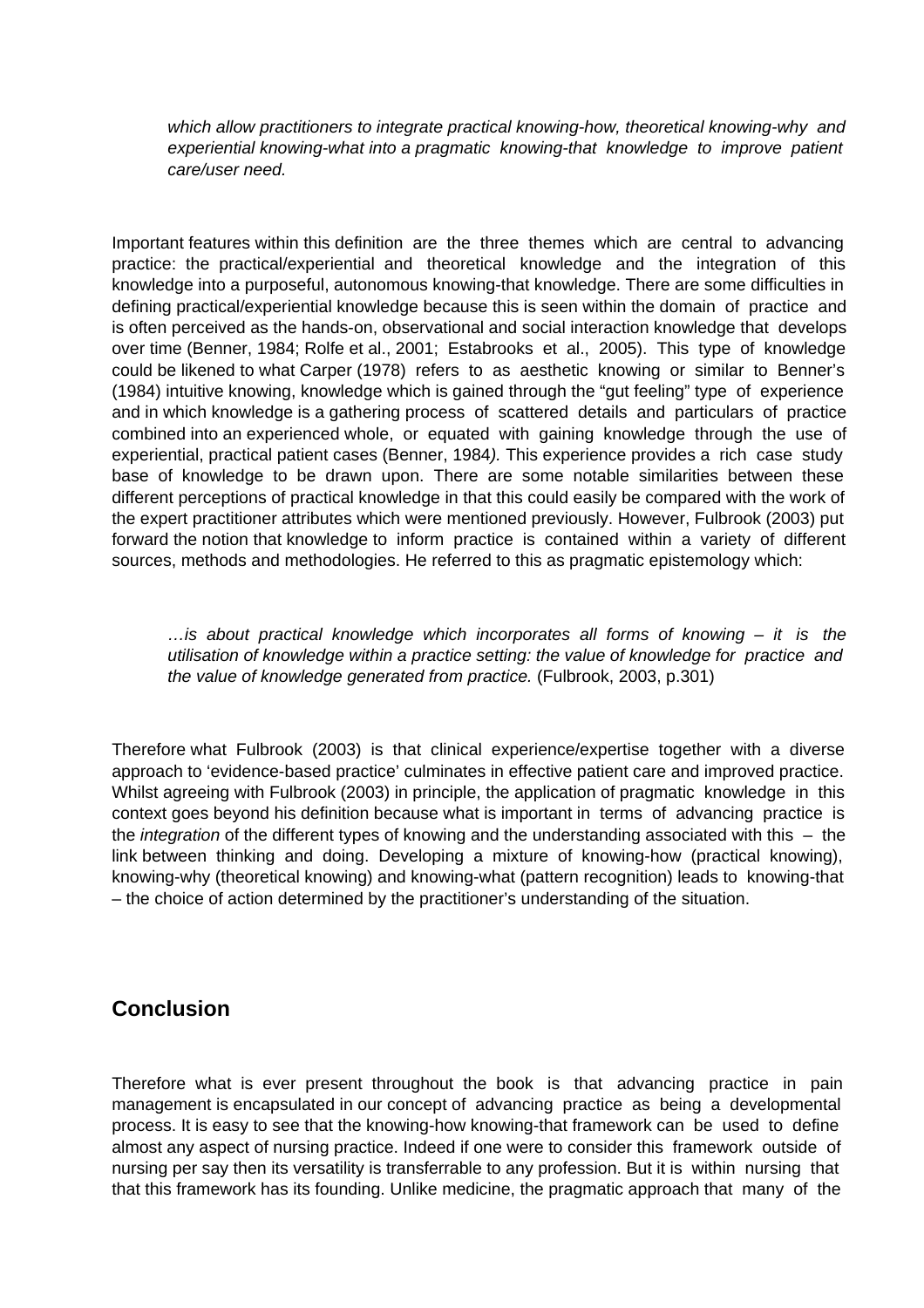authors have illustrated here goes a long way in establishing nursing as a rising profession in health care provision. Some critics may argue that these are mere examples of nurses taking on the roles of medical colleagues. However, we suggest that it is the innovative and creative aspects of care provision that are being portrayed here. Admittedly, nursing is potentially at a cross-road with the opportunity to really grab opportunities for leadership. Too often time is wasted trying in discussion rather than getting on with the developments and as such we are attempting to highlight the importance of sharing experiences which not only demonstrate the competencies but also capture the complexity and reality of these initiatives through knowledge, skills and attitudes and therefore able to facilitate in unleashing the potential.

### **References**

Baxter, S.K., & Brumfitt, S.M., 2008. Professional differences in interprofessional working. Journal of Interprofessional Care. 22(3), 239-251.

Beattie, A., 1995. War & peace among health tribes. In Soothill, K., Mackay, L., & Webb, C., (Eds), Interprofessional relations in health care. London, Edward Arnold.

Benner, P., 1984. From Novice to Expert: Excellence and Power in Clinical Nursing Practice. New York, Addison Wesley Publishing.

Cain, L.B., 2005. Essential Qualities of an effective clinical leader. Dimensions of Critical Care Nursing. 24(1), 32-34.

Carper, B.A., 1978. Fundamental patterns of knowing. Advances in Nursing Science. 1(1), 13-23.

Carr, E.C.J, Brockbank, K., & Barrett, R.F., 2003. Improving pain management through interprofessional education: evaluation of a pilot project. Learning in Health & Social Care. 2(1), 6-17.

Centre for the Advancement of Interprofessional Education (2002) Defining Interprofessional Education http://www.caipe.org.uk/about-us/defining-ipe/?keywords=commission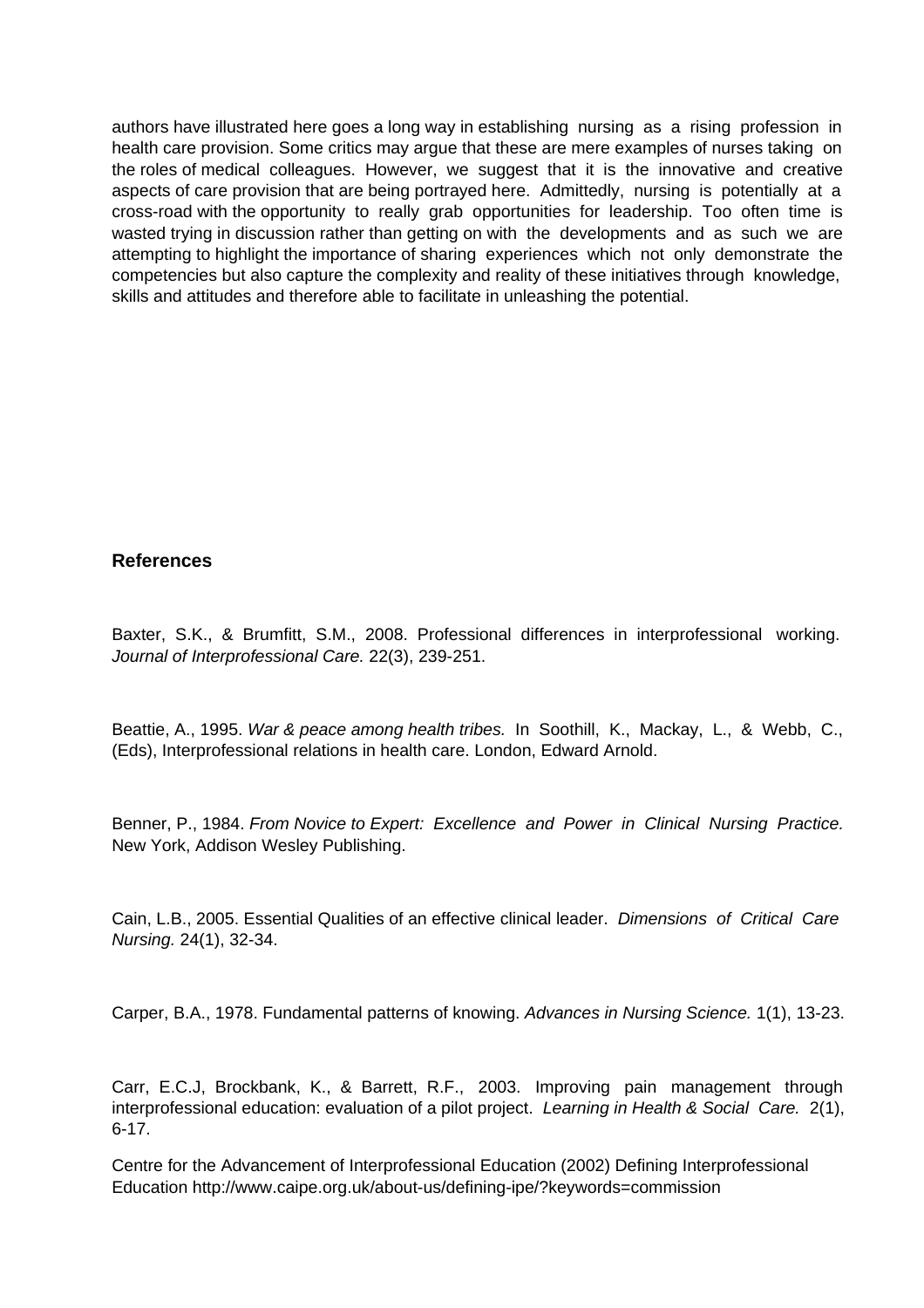[Accessed 11-05-09]

Department of Health, (2000a). A Service for All Talents: Developing the NHS Workforce. Consultation document on the reviw of workforce planning. London, Department of Health

Department of Health, (2000b). NHS Plan: a plan for investment, a plan for reform. London, Department of Health

Department of Health (2004) The NHS Knowledge and Skills Framework (NHS KSF) and the Development Review Process. DH London

Department of Health (2008) 'A High Quality Workforce: NHS Next Stage Review. Department of Health. London

Estabrooks, C.A., Rutakumwa, W., O'Leary, K.A., Profetto-McGrath, J., Milner, M., Levers, M.J., & Scott-Findlay, S., 2005. Sources of practice knowledge amongst nurses. Qualitative Health Research. 15(4), 460-476.

Fulbrook, P. (2003). The nature of evidence to inform critical care nursing practice. Unpublished PhD thesis, Bournemouth University.

Hall P. (2005) Interprofessional teamwork: Professional cultures as barriers. Journal of Interprofessional Care;S1:188-196.

Rolfe, G., 1998. Education for the advanced practitioner. In: Rolfe, G., & Fulbrook, P., Advanced Nursing Practice, pp.271-280. Oxford, Butterworth-Heinemann.

Rolfe, G., Freshwater, D., & Jasper, M., 2001. Critical Reflection for Nursing and the Helping Professions: A Guide. Basingstoke, Palgrave-Macmillan.

Por, J., 2008. A critical engagement with the concept of advancing nursing practice. Journal of Nursing Management. 16, 84-90

Royal College of Nursing, 2003. Nurse Practitioners: An RCN Guide to the Nurse Practitioner Role, Competencies and Programme Accreditation. London, RCN.